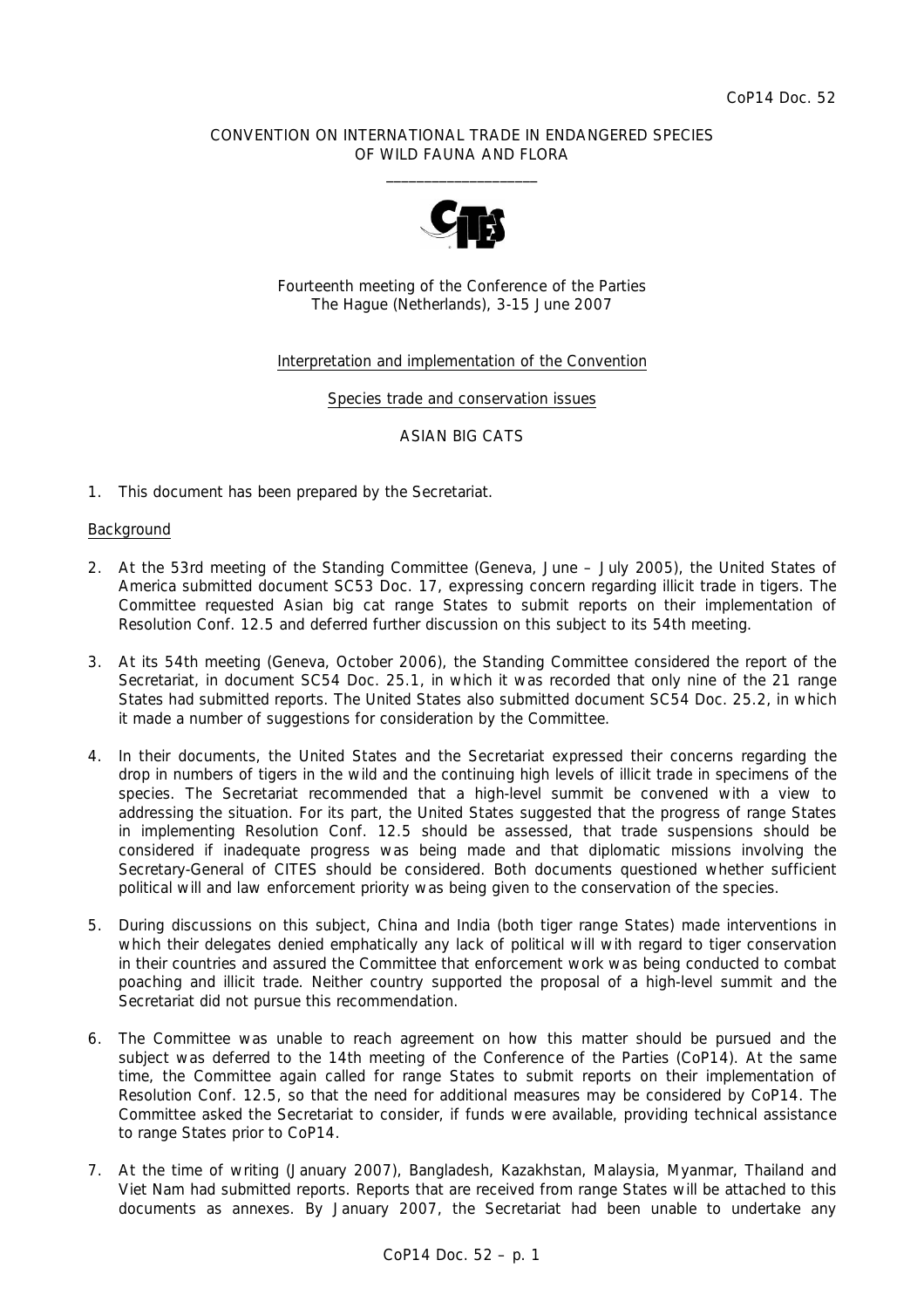technical assistance work and does not believe it will have the capacity or funding to do so before CoP14.

8. The Standing Committee also encouraged the United States and the Secretariat to submit a document for CoP14, suggesting measures to be taken. Since SC54, the Secretariat and the CITES Management Authority of the United States have had discussions on this issue. The United States indicated that it preferred the Secretariat to submit a document on its own and, therefore, this document is solely the work of the Secretariat.

#### Asian big cats and CITES

- 9. The tiger has been a 'flagship species' of conservation for several decades. However, for all the attention that has been paid to this species, and the considerable sums of money that have been expended to safeguard its future, wild populations of the species are probably at greater risk of extinction today than ever before.
- 10. The CITES community has been aware of the plight of the tiger for many years and has attempted to address this in a variety of ways. In 1993, the Standing Committee undertook a combination of technical and political missions to a limited number of tiger range and consumer States. This led to China, in particular, prohibiting the domestic use of tiger parts and derivatives.
- 11. In 1999, the Standing Committee instructed the Secretariat to organize further technical missions. Consequently, a technical mission team, consisting of the CITES Secretariat, law enforcement officials and TRAFFIC staff members, visited 14 tiger range and consumer States. Subsequently, Secretariat staff, either alone or in conjunction with enforcement officers and TRAFFIC, have visited other range States. In total, the Secretariat has visited 12 of the 14 countries where tigers are believed to still be present in the wild.
- 12. The CITES Tiger Missions of 1999 identified a number of issues that it suggested should be addressed by range States, consumer States and the international community. It is worth noting that the team also expressed concerns regarding criminal activities in relation to leopard populations in Asia and commented that it felt insufficient attention was being paid to this species. This observation seemed to go unnoticed at the time but has since proved to be very valid. Indeed, at the 12th meeting of the Conference of the Parties (Santiago, 2002), the existing Resolution related to tigers was extended to all Appendix-I Asian big cat species.
- 13. The activities of the CITES Tiger Missions Technical Team were supplemented by political missions in 2000. These were conducted in China, India and Japan.
- 14. The technical missions, and also to an extent the political missions, considered alternative approaches to the total prohibition of international and domestic trade in tigers. It was noted that hunting could potentially raise considerable sums of money for tiger conservation but the technical team was of the opinion that wildlife law enforcement in several tiger range States was not sufficiently adequate to provide the strict regulation that would be necessary if this were to be adopted.
- 15. The technical team and political missions also considered the trade in tiger parts and derivatives from captive-breeding operations. This was also excluded for a number of reasons, including: doubts as to whether there was sufficient information available to assess the demand for products derived from the species; whether there was sufficient captive-breeding to meet demand; whether captivebreeding of tigers would be financially viable; concerns that captive-breeding operations might be used to 'launder' animals taken illegally from the wild; and concern that any legal trade in tiger and parts and derivatives thereof would motivate poaching of wild tigers, whose numbers were already worryingly low. However, what both the technical and political missions team regarded as being of almost primary importance was the fact that the international community, and many countries acting on their own, had spent considerable resources in education campaigns to discourage the traditional medicine community and consumers from using products containing Appendix-I species, especially the tiger. Both teams felt that to reverse this approach would send conflicting messages to consumers and others. The teams also noted comments made by persons in the traditional medicine community that the use of tiger in medicines was not essential and that several alternatives existed.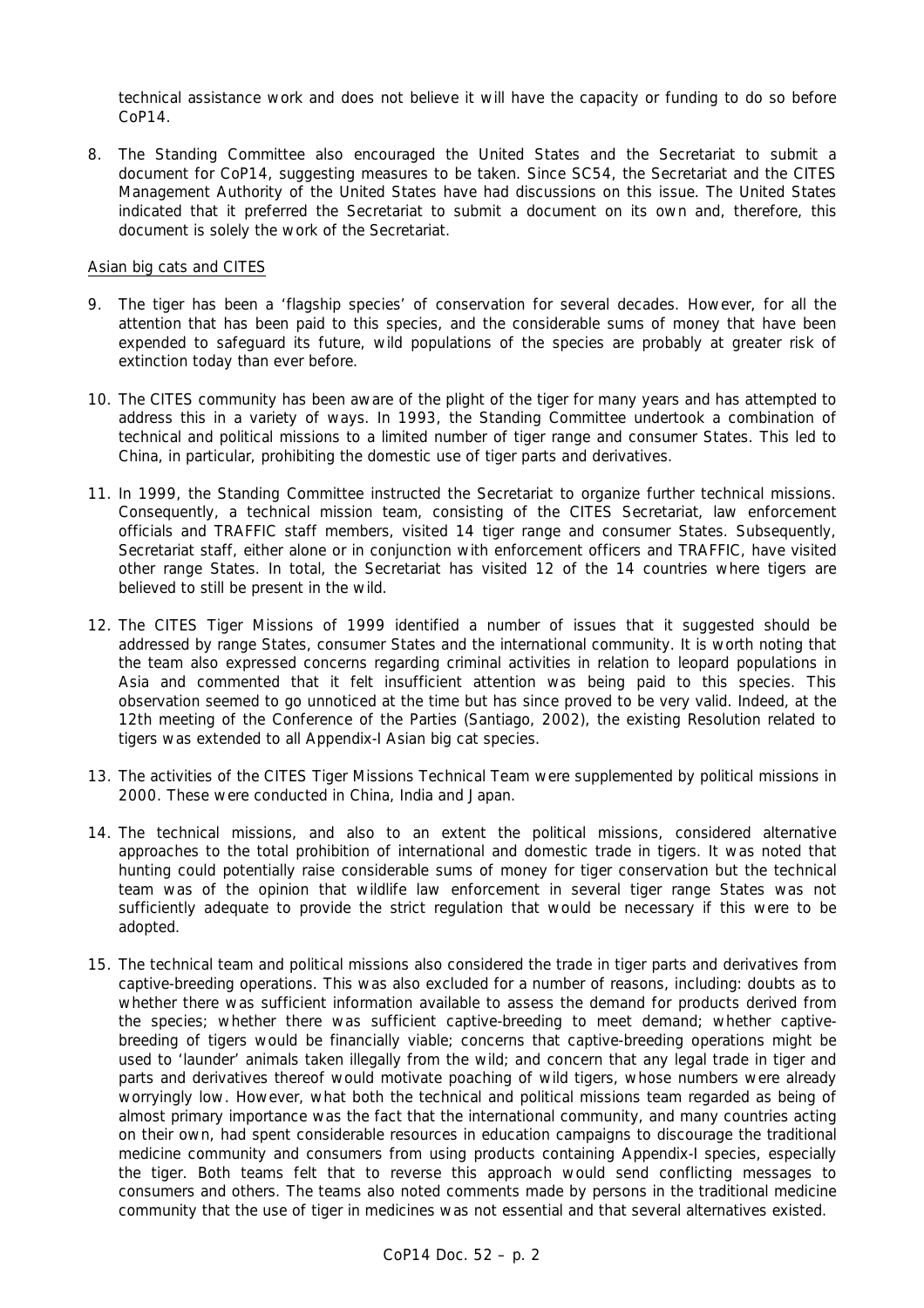- 16. At its 42nd meeting of the Standing Committee (Lisbon, September October 1999), considered the report of the Tiger Missions Technical Team and endorsed its recommendations. At its 11th meeting, the Conference of the Parties (Gigiri, 2000) noted the report of the political missions. In that report, the team raised concerns regarding the adequacy of work being conducted in India but the Conference did not decide that any additional measures were necessary. The Conference did, however, endorse the recommendation that a CITES Tiger Enforcement Task Force should be established and this group has met twice subsequently.
- 17. A major two-week training event, convened under the auspices of the CITES Tiger Enforcement Task Force, was held at the National Police Academy of India in May 2002 and provided law enforcement training to 28 officials from 12 tiger range States.
- 18. Since that time, the Secretariat has continued to monitor illicit trade in tigers (and other Asian big cats) and has provided assistance wherever possible.
- 19. It will be seen that the Convention and its bodies have given considerable attention to this species but it appears that the solution to reversing the decline in its numbers in the wild has yet to be identified. There are, of course, several issues affecting Asian big cats, such as socio-economic problems, habitat loss and conflict between big cats and humans and livestock that are largely outside the remit of CITES. Indeed, as is the case for many Appendix-I species, the most significant role for the Convention is in combating and preventing illicit trade.
- 20. Several countries have achieved success by using well-equipped and properly trained specialized units to combat poaching and illegal trade, supported by prompt prosecutions and adequate penalties imposed by courts. One excellent example has been the Inspection Tiger Brigades that operate in the Far-East of the Russian Federation. Although the level of penalties available to courts in that area appear limited and there have recently been concerns expressed regarding possible cuts in funding and other support for the Brigades it does seem that tiger numbers in this part of the world are no longer decreasing. It should be acknowledged, however, that the potential for conflict between tigers and humans and livestock appears to be less in the Russian Federation than in many other range States.
- 21. The Secretariat has no grounds to suggest that any tiger range State is ignoring poaching or illicit trade. It must also be recognized that these are both highly clandestine criminal activities and that many range States have large areas of land that are difficult to patrol and long borders that can make smuggling difficult to detect or prevent. It does believe, however, that two important range States give cause for concern and this is addressed in the following sections.

# China

- 22. At SC54, in document SC54 Doc. 38 (Enforcement matters), the Secretariat described its communications in terms of Article XIII of the Convention with the CITES Management Authority of China. This related to what appeared to be significant levels of illicit trade in specimens of Asian big cats, particularly in the Tibet Autonomous Region and neighbouring provinces.
- 23. The Standing Committee agreed that China should submit a report to the Secretariat, by 31 January 2007, on its efforts to combat the illicit trade in Appendix-I Asian big cat species. China should also report upon any existing or intended domestic use of Asian big cat parts and derivatives. The Secretariat, should, thereafter, conduct a verification mission to assess the results of China's enforcement work and report at CoP14 on this subject. The Standing Committee recommended that the Conference of the Parties review the reports of China and the Secretariat and decide whether additional measures, including non-compliance measures, are necessary. The Secretariat will report orally at CoP14 on this issue.

#### India

24. Both the technical and political mission teams, in 1999 and 2000, expressed concern regarding a lack of coordination in India's wildlife law enforcement efforts and recommended the creation of a specialized central wildlife crime unit. In 1994, a committee, chaired by a senior police officer, and established by the Central Government of India had made exactly the same recommendation.